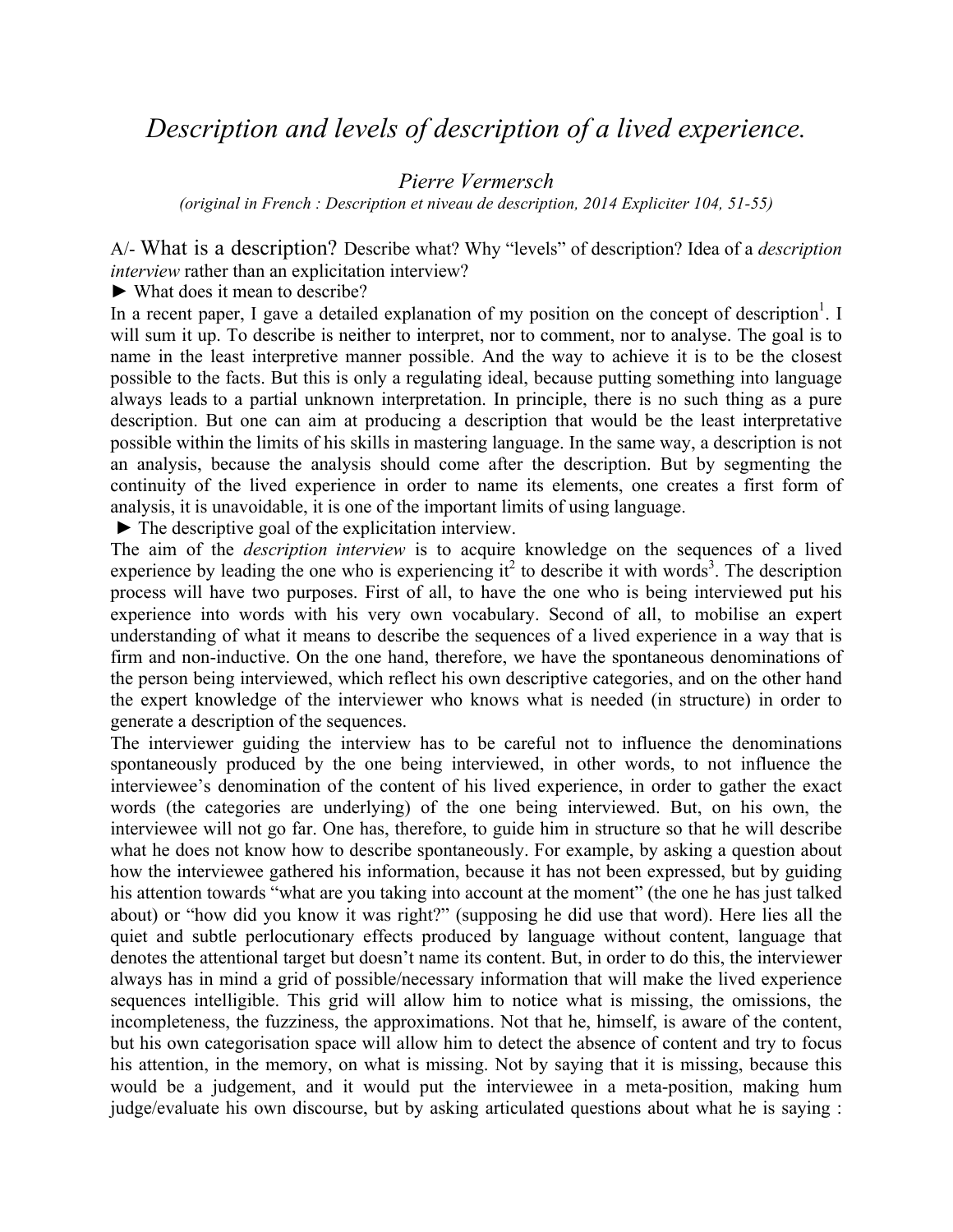and when you do x, what do you begin with (supposing that the interviewee has already named the action x)? And how did you know that you knew? (in order to obtain the information on the criteria of the end). Etc.

## B) The levels of description.

Now that the concept of description and the purpose of the description are made clear, it appears necessary to make a distinction within the description interview practice between the "levels of description" and the sequences of the lived experience. These levels of description will be defined from the point of view of the interviewer. I chose to call them "levels", because there is clearly a gradation starting from the most evident, what appears the most easily to the consciousness (level 1, global description already rendered conscious) up to what is most concealed (level 4, organisational, organic, infra-conscious). But not only is there an evident concealed gradation, there is also a great difference of status between the levels: the first two describe the content of the lived experience; the third one describes states of consciousness that only have an indirect and allusive relation with the content of the lived experience. They are the intellectual feelings. The forth one describes an organic reality, generally invisible but nonetheless essential, permanently active: the organisational dimension of the lived experience. Here are some characteristics of these four levels.

### *L1 global level of a description of the conduct: the stages.*

A first<sup>4</sup> level of description  $(L1)$ , concerns the principal stages of the lived experience. They were already reflexively conscious or weakly implicit. This level of description is the one which is spontaneous because it is easier to perceive during the re-memorisation.

In my example [reminder: I am giving an instruction to the group at the beginning of the awakened dream induction which I am supervising and, at a certain point, I apply it to myself. Therefore, there is a transition between the moment when I give the instruction and the moment when I end up answering it], a description of my conduct comes to me spontaneously which can easily be organised in four great stages that follow each other: stage 1: I decide to apply the instruction that I just gave to the group to myself [instruction summed-up: take the time to picture a pleasant place]; stage 2: I briefly mention, through a few images with do not contain much detail, a place in Dordogne where I recently went on holiday. Stage 3: I very quickly move on to the next evocation, four locations related to where I usually go for a walk, I do not remember them. Stage 4: progressively, a place imposes itself on me, a place that I discovered only recently and which is suitable for this exercise. These four stages are global, clearly organised. At this level of description, we know what happened, but we do not understand what happened, we do not yet have the intelligibility of my conduct.

### *L2, detailed level of description of the conduct: fragmentation and expansion.*

The second level of description (N2), is the one that one can generate while being guided during a description interview, or by taking time for one or several self-description sessions (see the fine article by Claudine in this number). It is based on a fragmentation of the big stages into micro stages, then, eventually, into yet other elementary actions, and it will become possible to expand the properties, the qualities, contained within each of these moments, to better distinguish them from each other. This level is the opportunity to help become aware of what was pre-reflected at the moment of the action. The point of distinguishing this L2 from the first one is that this one is not accessible without a personal expertise (like the one you get from learning the selfdescription techniques). And if one does not have the personal expertise, without being guided by a description interview meant to lead to such a description. Because the point of this description interview is to generate verbalisations with this level of detail. One can also consider that this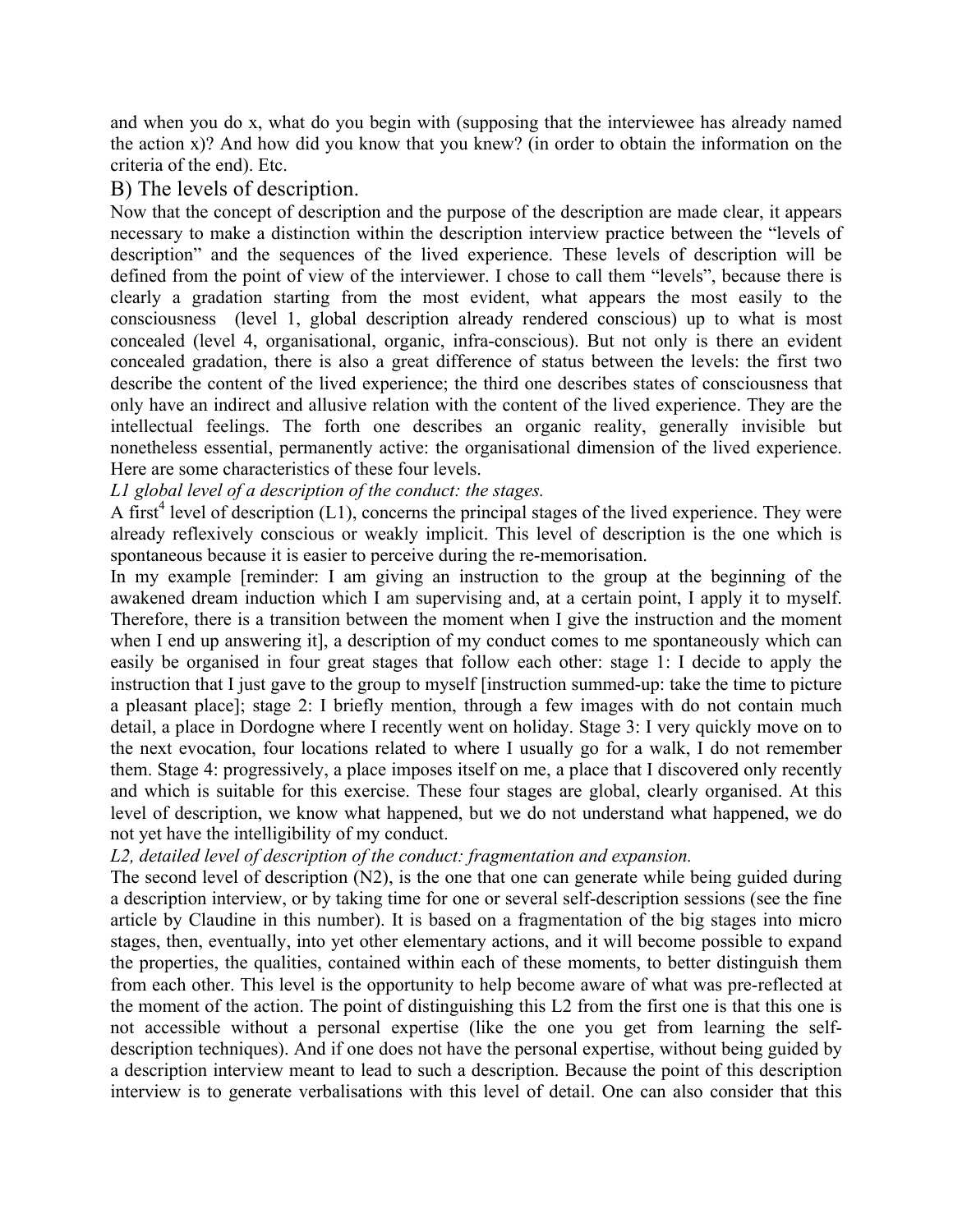level is based on surpassing what is implicit, particularly in relation with the limits of the act of consciousness. The description interview will lead to the reflecting act (the passage to the reflected consciousness) of what has been experienced on the pre-reflected consciousness mode. Therefore, the distinction between the L1 and the L2 is not only based on a difference in the level of detail, but on the fact that these details are implicit, pre-reflected, and that awareness, as much as acts of recollection, needs to be guided.

In my example, between the moment when I decide to apply the instruction to myself and the moment when I am picturing the first images of Dordogne, there is an interval which realises the transition, and I can name the presence of this interval between the two stages, even if I cannot say anything more about the content of this transition (see the N3 and N4); instruction ► transition  $\blacktriangleright$  pictures of Dordogne; stage 1  $\blacktriangleright$  transition (1, 2)  $\blacktriangleright$  stage 2.

Then, in the next stage (stage 2) which consists in quickly examining the places in Dordogne, I can describe the fact that there are successively four weakly sketched images of different places. I could quite easily describe the content, the composition, my reaction to each of these images, but I would not be able to say clearly why I chose them, then dismissed them, etc... Stage  $2 \blacktriangleright$ transition  $(2, 3)$   $\blacktriangleright$  stage 3.

And so within the stage 2, there are four sub-stages, and the sections, the transitions, which put an end to the current act and turn towards the next one (each act of choosing and of processing each image is a stage).

S2 Dordogne  $\triangleright$  stage 2,1  $\triangleright$  T  $\triangleright$  stage 2,2  $\triangleright$  T  $\triangleright$  stage 2,3  $\triangleright$  T  $\triangleright$  stage 2,4  $\triangleright$  T  $(2, 3)$   $\triangleright$  S3

But even in this case it is very partial, because if I named the sub-stages correctly, I did not go into their detail, nor examine the transitions. For example, I only superficially gave a detail of these images' properties because I was guided and that the interviewer "kept me in touch with this past moment". Which means that, at the very beginning of the interview, this information was not yet available to me, I was not aware of the detail of what I had taken into account and I know that I did not finely examine the criteria used to choose, then to dismiss, each of these images that I saw stealthily and which would give us information on the transitions. The same applies to the following stages.

### *L3 description of the non-thematic states of consciousness: the intellectual feelings.*

The level 3 of description (L3) is the "intellectual feelings" level (see Burloud). The intellectual feelings are superficially very various. It can be a corporeal feeling, a gesture, a feeling of movement, of distance, of being wrapped up or of direction, an image or the portion of an image without a direct link with the content of the thought, a symbol, a gap, a void, etc.

For example, when I describe my lived experience, I am riveted by the impression of a direction, a dynamic, then an image, which draws this direction or dynamic, a drawing in the shape of a vague spindle, moving from the bottom left up to the top right, like a symbolic image depicting velocity, a continuous movement from the beginning of the instruction until the result. Or, I become aware later, by going back to the description, that at the starting point of this spindle there is another layer and then there is an orange ball.

At first, this level appears to not make a lot of sense and it even seems like there is no need to take it into account. Therefore, it is only interesting if we understand that it is the "symbolic", "indirect", "non-verbal" expression of the level of thought that is operating but in an infra conscious way (it is the word chosen by Burloud), or also at the level of the organism's potential. In fact, what is fascinating for us, is that the intellectual feeling is proof of the active, productive, oriented, adapted, finalised functioning of our organic cognition, not driven by the "I".

*N4, description of what presides the organisation of the conduct*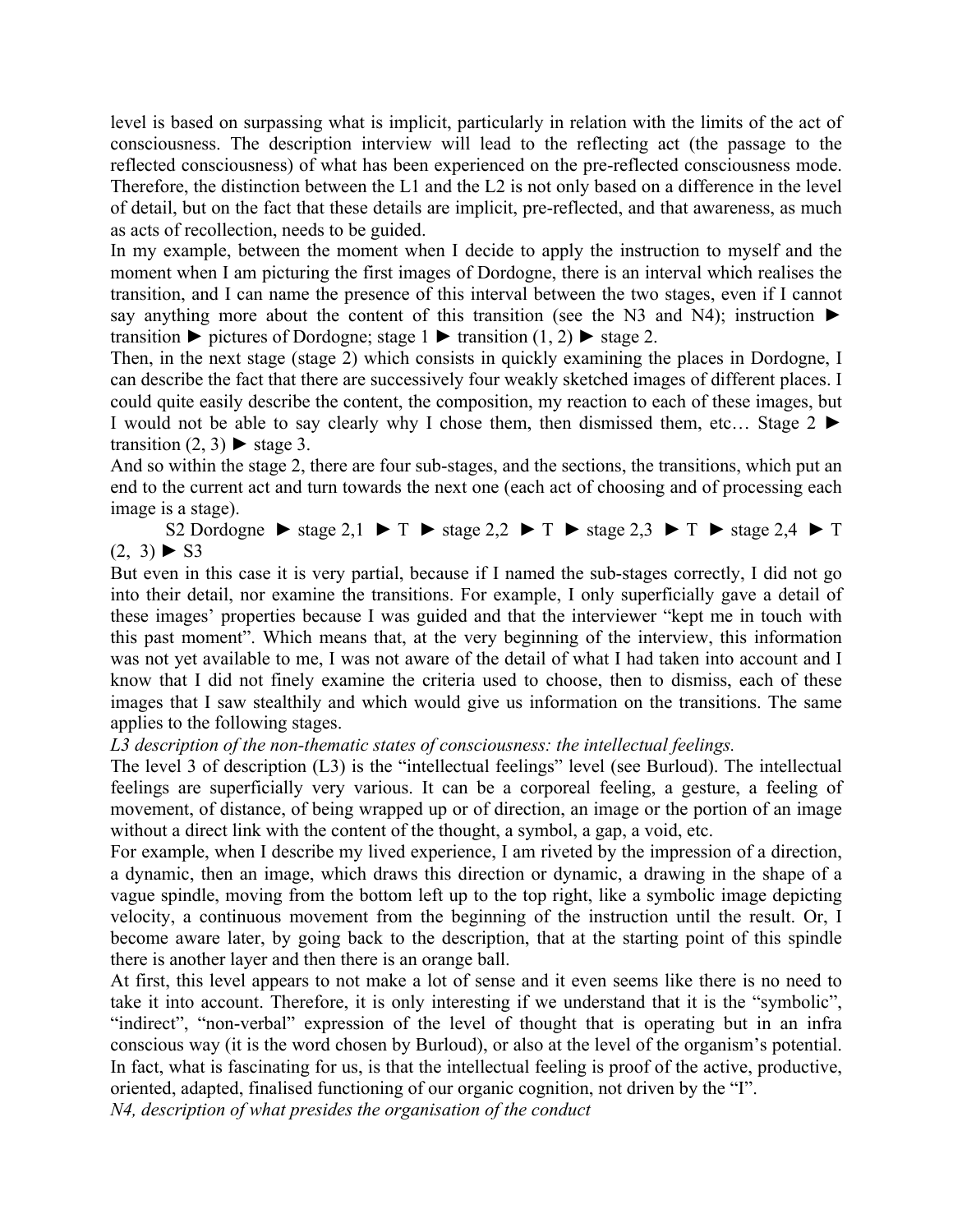The level 4 is the organisational level of the sequences of the experienced acts. For this reason, it is a level that is practically invisible to the subject who, yet, implements it. Why would the organisational level be invisible to the one who experiences the situation?

An organisation, a schema for example, is like the structure of different possibles of a finalised action, with stages and junctions. At each junction is a test which allows one to stop what he is doing and decide what path will lead to the next stage. **This is why one cannot observe the schema**, only see the manifestation of it, because it is a structure which, in its whole, is going to modulate itself according to new criteria that appears in the situation and within the limits of its assimilating capacities (see the schemas and equilibrium theory by Piaget). So one never sees the schema, just its partial renewal, its instantiation, this is to say the sequence of actions. The fact that it is the manifestation of a schema must be *inferred* by crosschecking the form of repetitions, or by realising that the manner of proceeding is indirect, counter-intuitive, which would tend to prove that there is something else than spontaneity, or *recognised* by the one who experiences it and implements it like a schema. Recognised, means that the subject can identify in retrospect, or while he is acting, that he knows that what he is doing is the expression of a learnt, developed, already used organisation. But this recognition only easily applies to the most systemised procedures and that have already been rendered conscious by the exercise. It pertains to metacognition. Countless schemas and intentions have unwittingly been formed in our selves by the simple repetition of comparable situations. For us, the important methodological point is that these schemas can also be rendered conscious in retrospect.

The organisational level is the expression of our past. It is a structured sedimentation of our past accumulated experiences which underlies our activities and which expresses our tendencies, our attitudes and already established schemas (see Burloud). It does give us access to the grammar of our acts, but this grammar is itself pre-selected by our co-identities (see Claudine), so by our values, by the representation that we have of our mission. This is why the *spontaneous* or *provoked* apparition of intellectual feelings (L3) is appealing, because it both alerts and potentially informs us of the presence of this organisational level and of the possibility of using the intellectual feeling as the basis for a "universal focusing<sup>5</sup>" which will, in turn, lead oneself to ask himself this question: "what does it teach me? What is happening? Why do I proceed like I do?". The L4 update is, therefore, not simply a work of description, as if the meaning was already there and that one only had to put it into words; nor simply a work of reflection, which would require reasoning from the intellectual feeling. But a work of what I call "reflètement<sup>6</sup>", this is to say the mobilisation of a particular act which generates an *awakening intention* from questions such as "what does this teach me?", and which collects the answer which has emerged. Or, very simply (I experienced this in my example and we find it in Claudine's work) by maintaining an open contact with the intellectual feeling which appeared ("infusion" strategy, Dynèle would say). The "reflètement" is not a controlled act, but an invoked act, resulting from an awakening  $interition<sup>7</sup>$ .

For example, the intellectual feeling of a "spindle going through space" reveals itself first of all as the figuration of a dynamic organisation of my choices, dynamic which is there from the start and goes on constantly until the final result, as if (it) knew where (it) was going. But with this information that coats the figuration which itself expresses the feeling of velocity, I am still little informed about the intelligibility which has been animating this velocity from the beginning.

The next stage will be to be able to name the content of this "small orange ball" intellectual feeling that appears in the beginning, as being the "symbolisation" of a set of criteria that I could enounce without trouble and which actually animates my choices and my dismissals. More deeply will appear to me yet another intellectual feeling which will inform me of the presence of